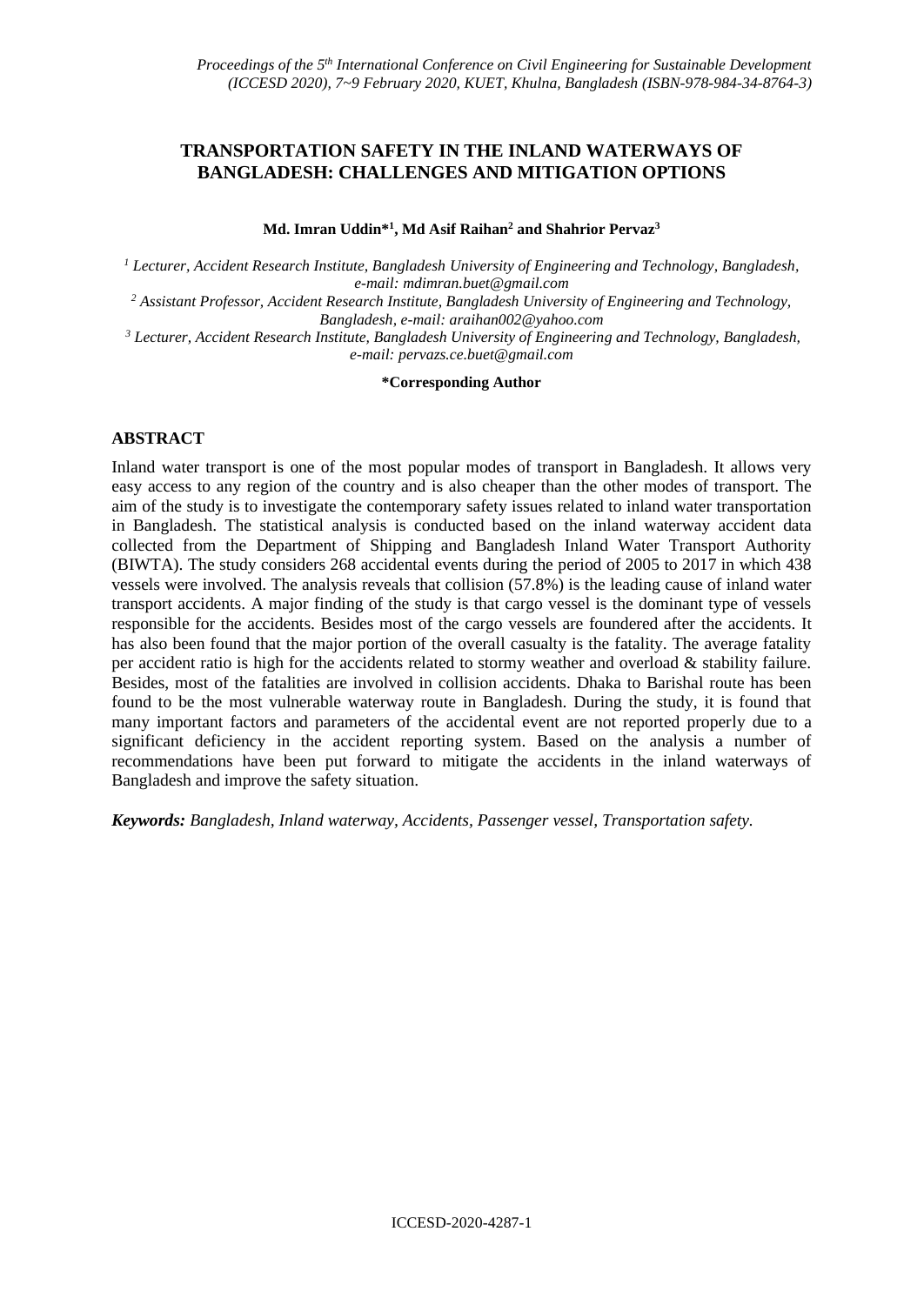*5 th International Conference on Civil Engineering for Sustainable Development (ICCESD 2020), Bangladesh*

# **1. INTRODUCTION**

Bangladesh is bestowed with numerous rivers and canals that are extended all over the country. This blessing from nature has allowed her to form an extensive inland water transport network throughout the breadth and length of the country. Despite the improvement of roadway, railway & airway transportation sectors, the inland water transport still plays a significant role in the transportation of a huge number of passengers and a significant amount of cargoes of the country. However, the safety situation of this vital mode of transport is disappointing to all. Every year many people are killed, some others are injured and reported missing due to accidents in the inland waterway. In the most recent decades, a number of catastrophic inland water transport accidents have been the depressing news for the whole world. At times these accidents have caused harmful effects on the environment. An investigation committee is formed by the government after each accident to identify the vital causes behind the accident and to generate some recommendations to stop such a loss in the future. Despite making significant efforts, the safety situation of the inland waterway is not improving and accidents are taking place in each year.

The prime objective of the study is to perform a statistical analysis based on the accident data of inland water transport accidents. The nature & type of accidents, involvement of types of vessels, types of casualties, location of accidents & eventual condition of vessels after the accidents are analyzed in this study. Based on the findings of the study a number of recommendations are put forward that can mitigate the accidents and thereby safety can be ensured in the inland waterways of Bangladesh.

# **2. LITERATURE REVIEW**

A number of studies have been carried out to address the safety issue of the inland waterways of Bangladesh. However, due to the inadequacy of accident data & information, the numbers of in-depth studies on maritime transportation safety are very few.

A study by Chowdhury (2005) was involved in the application of Geographical Information System (GIS) to reveal that most accidents occur during fair weather & good visibility condition. The study, therefore, concluded that human factors are highly responsible for the inland water transport accidents in Bangladesh. Awal (2007) stated that there are four main factors that are responsible for the maritime accidents of Bangladesh. These factors are related to vessel design, operating environment inside the vessel, education & enforcement, and human error. A study by Awal (2008) revealed that passenger vessels & cargo vessels contribute significantly to the total number of fatalities of inland water transport accidents. Rahman & Rosli (2014) proposed the concept of elevator operation to mitigate the accidents due to the overloading of the passenger ships of Bangladesh. Hossain et al. (2014) developed a fault tree as a tool for collision & grounding-type accidents and analysis of accident data to identify the hazardous chain of events. Islam et al. (2015) investigated the causes behind the water transport accidents in Bangladesh. The study concluded that the most combined form of occurrence of maritime accidents in Bangladesh is overloading combined with inclement weather. Uddin & Awal (2017) analyzed the inland water transport accidents from 2005 to 2015 to reveal that the numbers of accidents increase & decrease in a periodic manner which resembles a wave shape form. A study by Probha (2017) revealed that cargo vessels and passenger vessels mainly contributed to the accidents in the inland waterways of Bangladesh during the period of 2008 to 2015. Another important finding of the study is the average casualty per accident  $\&$  average fatality per accident ratios are higher in the waterways in comparison to the roadways & railways. Raiyan et al. (2017) applied Event Tree Analysis method to analyze the maritime accidents of Bangladesh. The study concluded that the number of accidents can be reduced considerably if the problem of poor visibility when the vessel is overloaded can be solved.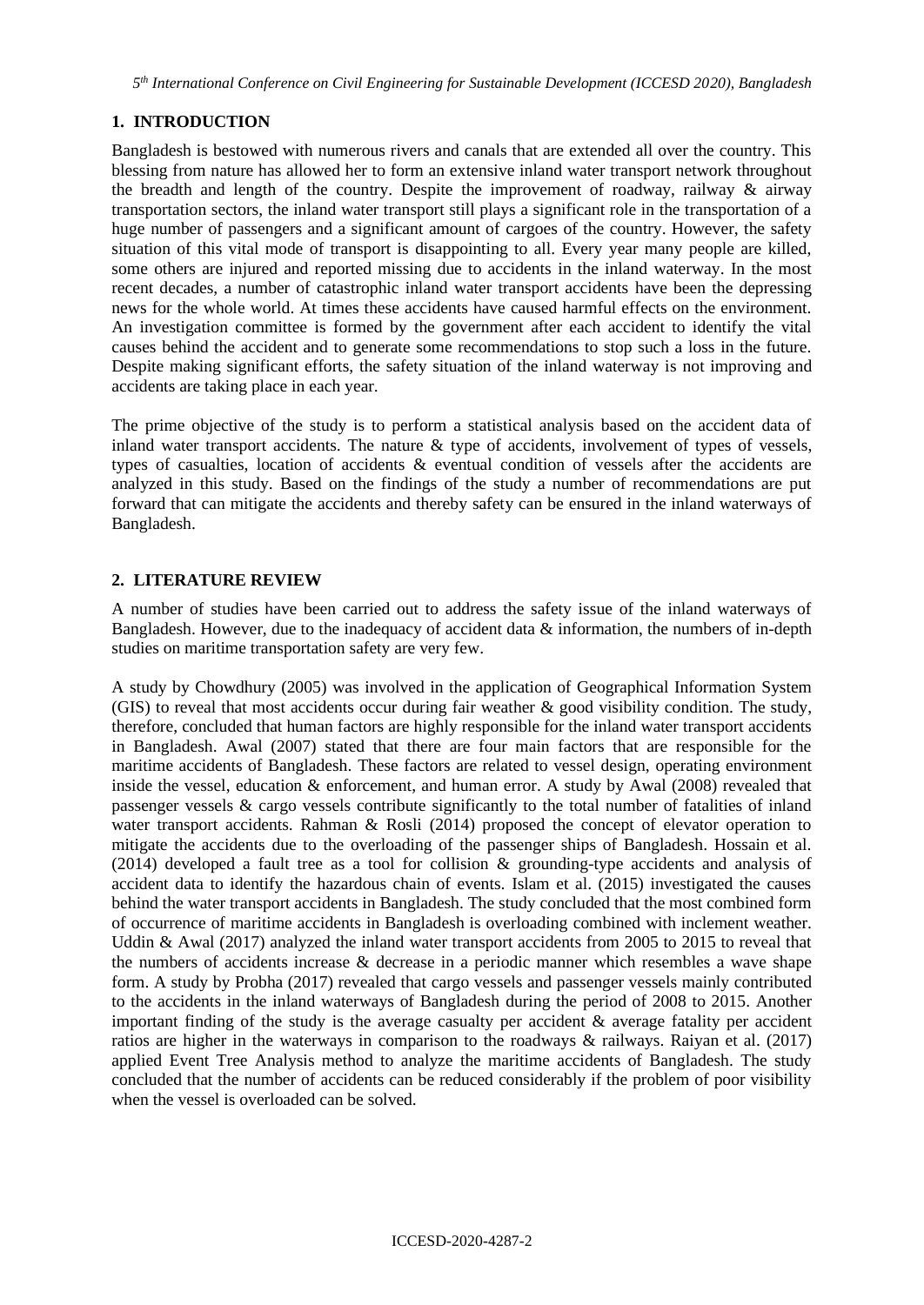# **3. ACCIDENT DATA COLLECTION AND METHODOLOGY**

The data of inland water transport accidents have been collected from the Department of Shipping and Bangladesh Inland Water Transport Authority (BIWTA). This study considers 268 accidents during the period of 2005 to 2017 in which 438 vessels were involved. These accident data are usually documented in a textual form and there is no standard database to maintain these vital data & information. Many important technical parameters like types of vessel, time of accidents, names of rivers or canals etc. are found missing for many accidents. Furthermore, the exact location of accidents including latitude & longitude, route of accidents, dimensional characteristics (viz. length, breadth, depth & draft etc.) of the vessels, number of passengers or weight of cargo carried by the vessels before accidents etc. are not found to be recorded in those reports. Therefore, it has been observed that the current documentation system mainly focuses on legal issues rather than technical issues. As a result extraction of the technical information from these reports has been a burdensome task for this study. The Microsoft Excel software has been used for statistical analysis of the accident data and the results are presented in graphical form.

#### **4. ANALYSIS**

#### **4.1 Annual Distribution of Accidents and Casualties**

The annual distributions of accidents and casualties in the inland waterways of Bangladesh are illustrated in figure 1. The annual distribution of inland water transport accidents suggests that the number of accidents follows a random pattern i.e. it fluctuates considerably over the years. The numbers of accidents remain above ten except the years 2013 & 2016. Besides, after the year 2010, the number of accidents remains below twenty-five; although it exceeds this figure in 2017 which is a very alarming issue. It is also observed that number of fatalities is comparatively higher than the number of injured & missing people i.e. fatality constitutes a greater portion of overall casualties. The annual distribution of fatalities shows that the trend of fatalities over the years follows the almost similar pattern to the trend of the number of accidents except the years 2005 & 2012.



Figure 1: Annual distribution of accidents and casualties in the inland waterways of Bangladesh

During the analysis, it has been found that the high number of fatalities occurs mainly due to the accidents involving the passenger vessels. A single accident involving the passenger vessels has caused the death of more than a hundred people which is really a shocking issue. The number of injured people remains considerably lower in comparison to the number of fatalities. During 2006 the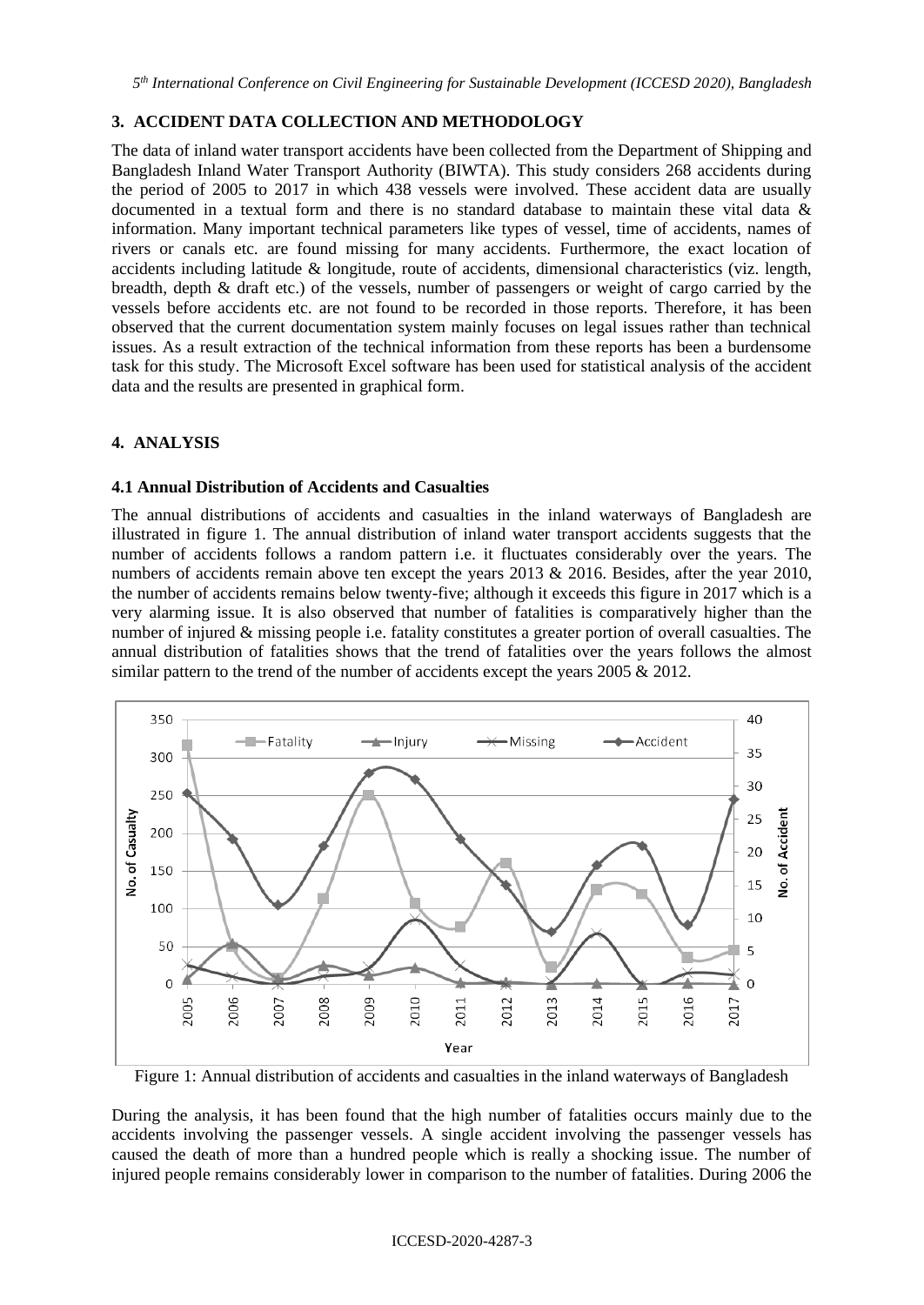number of missing people is above fifty. Apart from this year, the number of injured people is less than fifty throughout the mentioned range of years. During the years  $2010 \& 2014$ , the number of missing people has been found to be higher than any other year. An important fact needed to be discussed here is that the missing people are usually not found alive after the accident; rather their dead bodies are sometimes recovered after some days of the accident. Therefore, the numbers of missing people are reported based on recovering their dead bodies. In fact, they can be considered as killed in the accident.

### **4.2 Annual Distribution of Accidents and Their Types**

The annual distribution of number of accidents on the basis of accident types is illustrated in figure 2. It is observed that the collision of vessels dominates over all types of accidents. The shape of this curve for collision accidents is almost similar to the curve of overall accidents as shown in figure 1. The most probable reason behind such a huge number of collision accidents may be the operation of vessels by the unskilled operators & crews. Besides, the non-availability of the sufficient number of navigational aids on the waterway routes may be a significant causal factor. The occurrences of other types of accidents follow a random pattern over the years.



Figure 2: Annual distribution of the number of accidents on the basis of accident types

# **4.3 Accident Types and Associated Fatalities**

To identify the type of accidents that is highly responsible for the occurrence of a major portion of fatalities it is needed to distribute the number of accidents and associated fatalities based on the type of accidents. Figure 3 illustrates such a distribution to reveal this vital fact. It is observed that the numbers of accidents in the inland waterways of Bangladesh mainly occur due to collision (57.8%). Moreover, the number of fatalities involved in the collision accidents is also higher than any other types of accident. Therefore the mitigation of collision accidents will obviously reduce the number of accidents and associated fatalities in the inland waterways of Bangladesh. However, the number of fatalities involved in stormy weather and overload & stability failure is considerably higher with respect to the number of accidents; that is the ratio of average fatality per accident is higher for these two types of accident than any other types of accidents. This is due to the fact that the vessels usually capsize in these types of accidents and the people inside the vessels become unable to save their lives. The fatalities involved in the bottom damage, excessive current  $\&$  other types of accidents are insignificant with respect to the overall fatalities.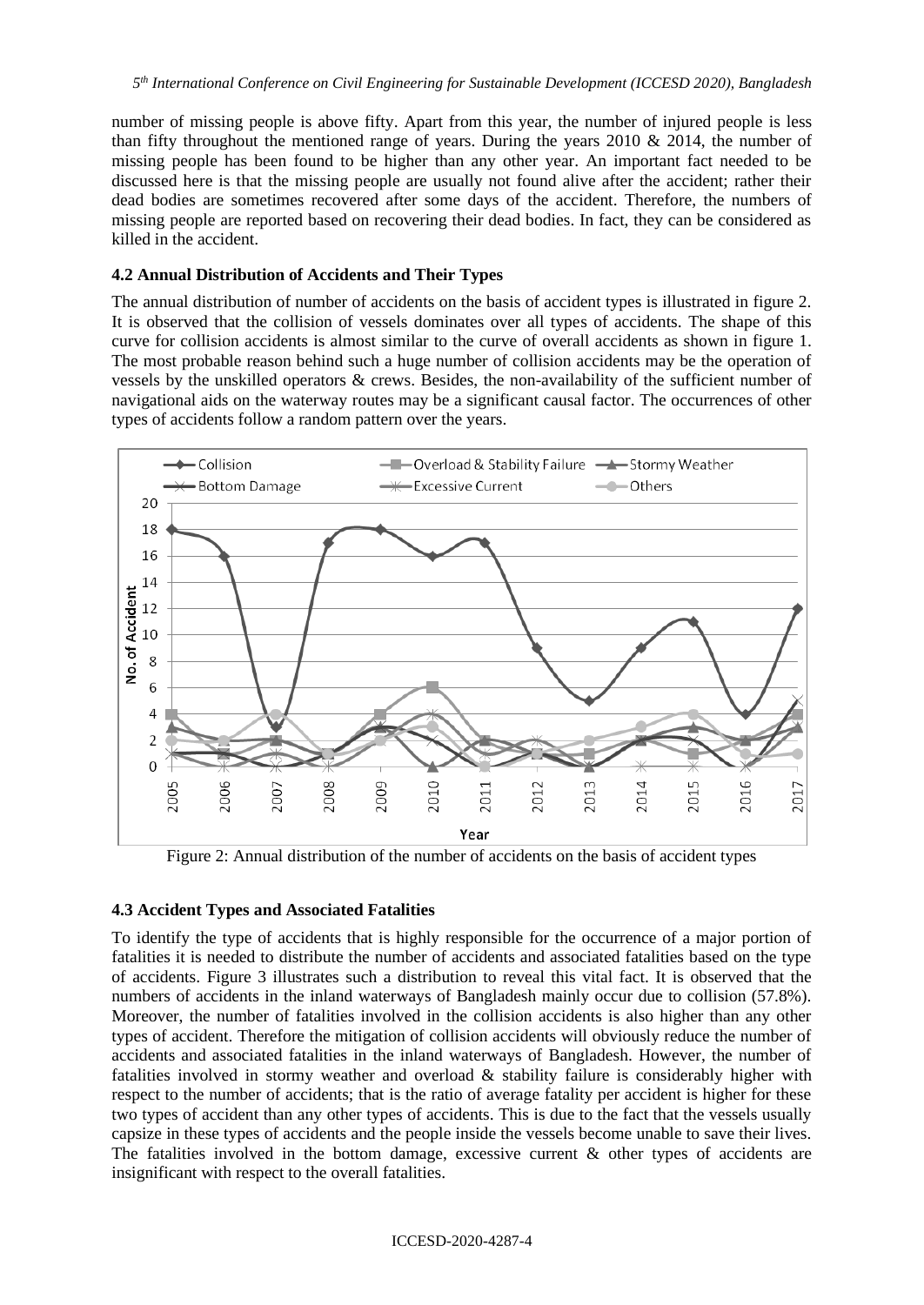

Figure 3: Distribution of accident types and associated fatalities

# **4.4 Location of Accidents**

The district-wise distribution of inland water transport accidents is illustrated in figure 4. It is observed that most of the accidents have occurred in the districts located in the southern zone of Bangladesh. The primary mode of transport in this zone of the country is the inland water transport. However, the occurrence of accidents remains as a great threat to the people those who travel by the waterway. Barishal, Chandpur, Munshiganj, Dhaka & Narayanganj are the noteworthy districts for occurrence of accidents which is under the renowned waterway route of the nation named as Dhaka to Barishal. The Meghna is the major river of this route that connects the major portion of the southern zone to the central zone of the country through the waterway. Apart from these districts, Chattogram, Khulna & Shariatpur are also notable districts for the occurrence of accidents.



Figure 4: District-wise distribution of inland water transport accidents

# **4.5 Involvement of Vessel Types in Accidents**

The distribution of types of vessel involved in the inland water transport accidents is shown in figure 5. It is revealed that most of the accidents take place due to the involvement of the cargo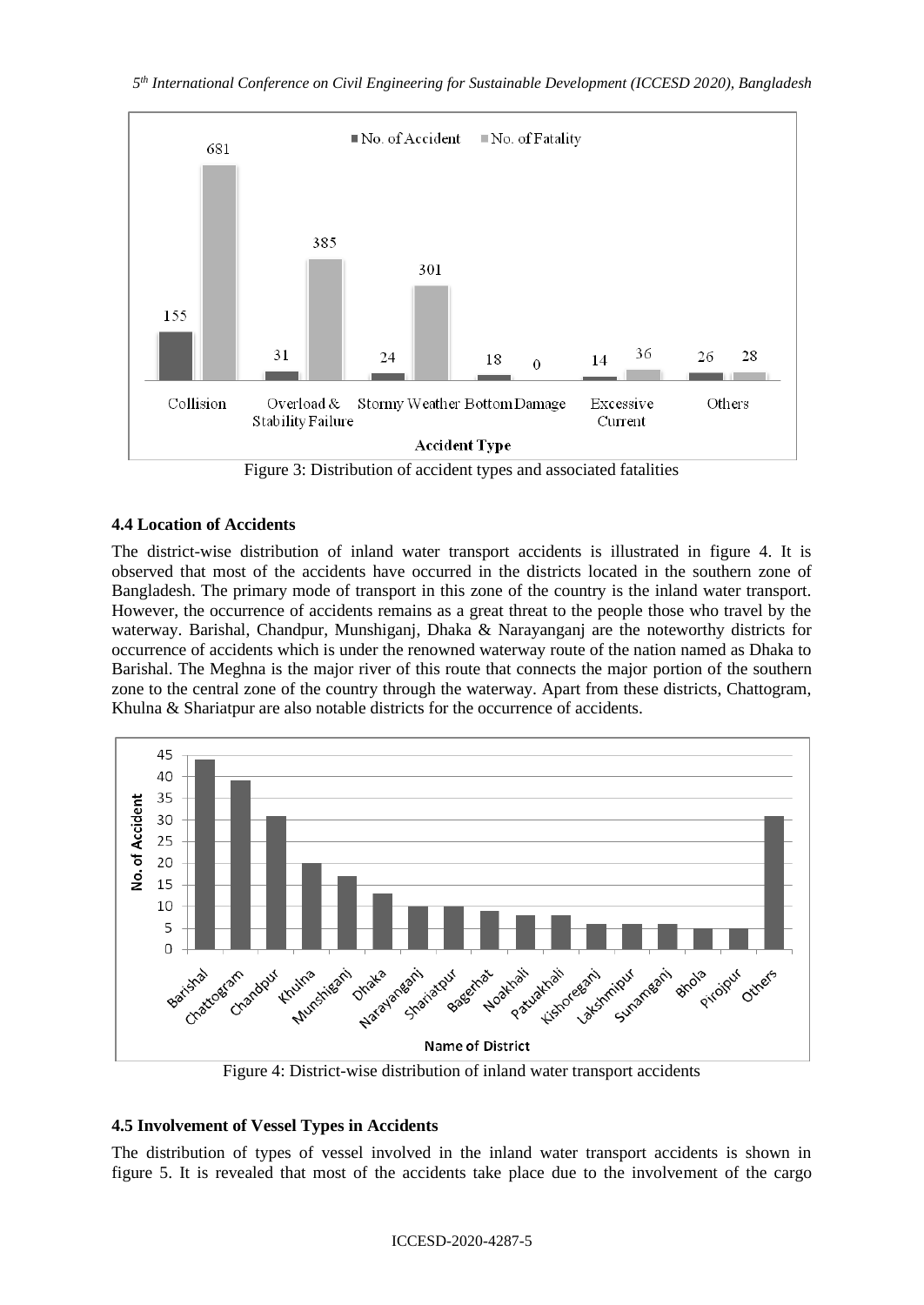vessels (28%). Apart from this, passenger vessels also share a considerable percentage (23%) in the accidents. The accidents involving oil tanker (5%) sometimes has caused a detrimental effect on the natural balance due to spillage of oil from the damaged ships. Trawlers & country boats are generally made for carrying a low volume of cargo together with carrying few numbers of passengers occasionally. The main purposes of using these boats are not specifically mentioned in the accident report form maintained by the government authorities. Therefore it is very hard to categorize these boats into a particular vessel type. The most important fact is that the types of 32% vessels are not mentioned in those reports. As a result, it has created a serious barrier for this analysis as the actual percentage of involvement of the vessels is not revealed from this section of the analysis. This drawback should be removed by improving the maritime accident investigation & documentation process.



Figure 5: Distribution of vessel types



Figure 6: Distribution of the eventual condition of the vessels after the accident

# **4.6 Eventual Condition of Vessels after Accident**

The distribution of the eventual condition of the vessels after the accident is illustrated in figure 6. It is observed that most of the cargo vessels are foundered after the accidents. Ultimately a huge loss of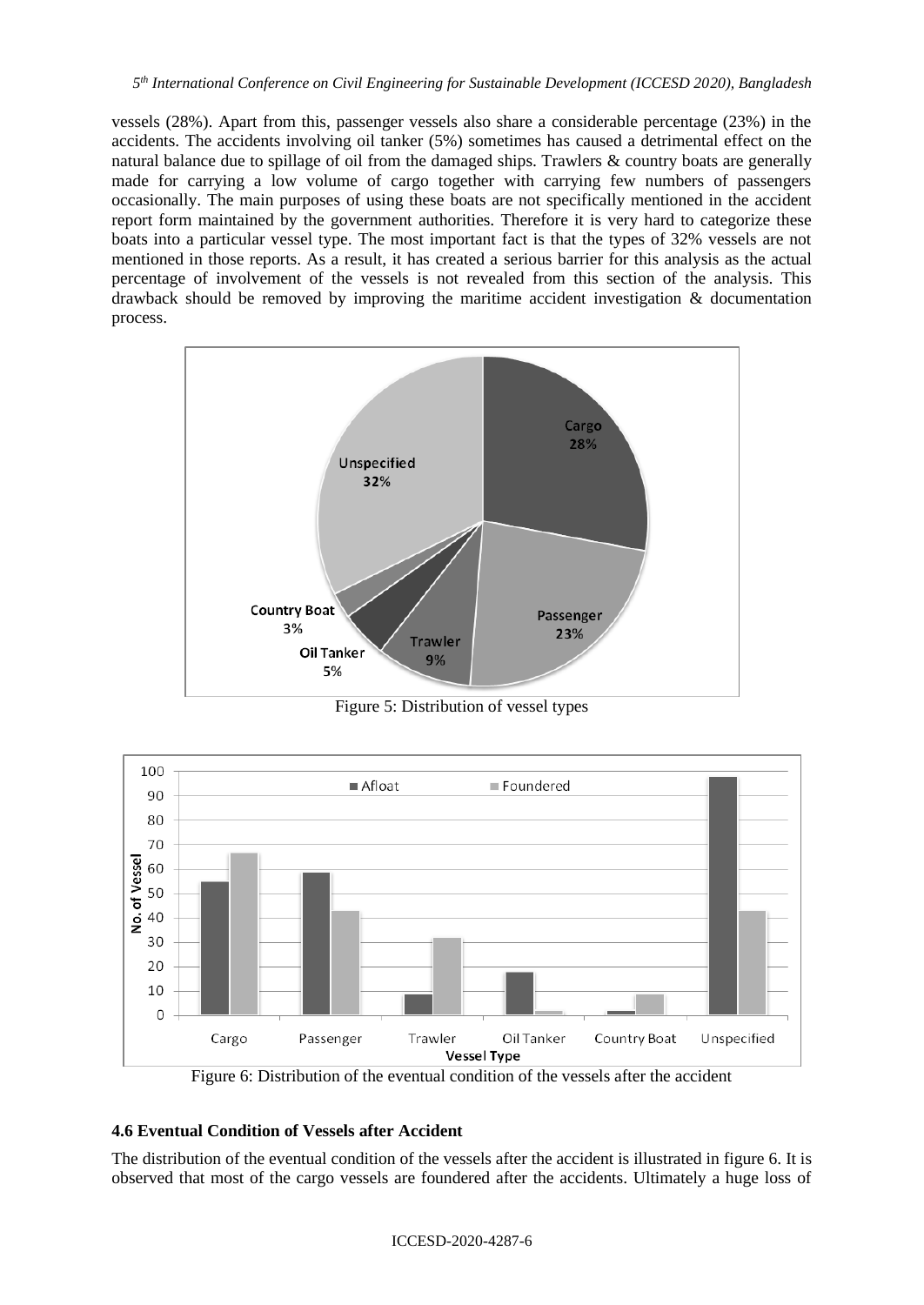cargo & valuable properties takes place due to these accidents. However, the number of passenger vessels that are foundered is higher in comparison to the afloat ones. In spite of this fact, it has been found during the analysis that foundering of the passenger vessels has caused the most significant loss of human lives. Besides, most of the trawlers & country boats are foundered after the accidents. The main reasons behind this fact are that as these types of boats are usually small in structure, have no proper lighting system and usually move in the overloaded condition. Moreover, in the case of collision, these boats are usually hit by the larger vessels. The oil tankers usually remain in afloat condition than being foundered after the accident. However, when these tankers remain in floated condition even after being collided with other vessels, spillage of oil takes place that causes severe impact on the environment.

# **5. CONCLUDING REMARKS**

#### **5.1 Research Findings**

The research findings of the study can be summarized in the following way:

- Collision (57.8%) is the major cause of accidents in the inland waterways of Bangladesh.
- Most of the fatalities are involved in the collision accidents.
- Fatality constitutes the greater portion of overall casualties in the inland water transport accidents.
- The average fatality per accident ratio is higher for the accidents related to stormy weather and overload & stability failure.
- The waterway route of Dhaka to Barishal is the most vulnerable for the occurrence of accidents.
- The cargo vessel is the dominant type of vessels for maritime accidents.
- Most of the cargo vessels are foundered after the accidents.

### **5.2 Recommendations**

On the basis of the above study the following recommendations can be made for ensuring the safety of inland water transportation system of Bangladesh:

- The availability of sufficient life-saving appliances should be ensured in all vessels to save the lives of the distressed people during any emergency situation. An important fact to be mentioned here is that there is still no law for keeping life jackets in the ships which is a matter of great concern. Therefore, immediate steps must be taken by the government authorities to issue new rules on this matter.
- Hazard analysis techniques should be applied to identify the underlying causal factors that are responsible for the occurrence of inland water transport accidents.
- The accident investigation  $&$  documentation process should be improved and relevant human resources should be trained up regularly. The recommendations of the accident investigation committees should be implemented within a very short period.
- The development of a standard maritime accident database is needed for analysis of accidents and to provide effective recommendations on the basis of the analysis.
- To check the fitness of the vessels, periodic  $\&$  effective vessel survey should be conducted.
- The oil tankers should be constructed following the method of double-hull construction process to avoid spillage of oil after any accident. All existing single-hull oil tankers should be modified to the double-hull oil tankers.
- Maritime safety audits of all waterway routes, with special emphasis on the Dhaka to Barishal route should be conducted to ensure the safety of this popular route.
- The present search  $\&$  rescue response mainly includes recovering the dead bodies and capsized or damaged vessels. Therefore, it should be improved so that human lives can be saved just after the occurrence of accidents.
- Adequate navigational aids should be fixed on the waterway routes to avoid accidents related to the collision.